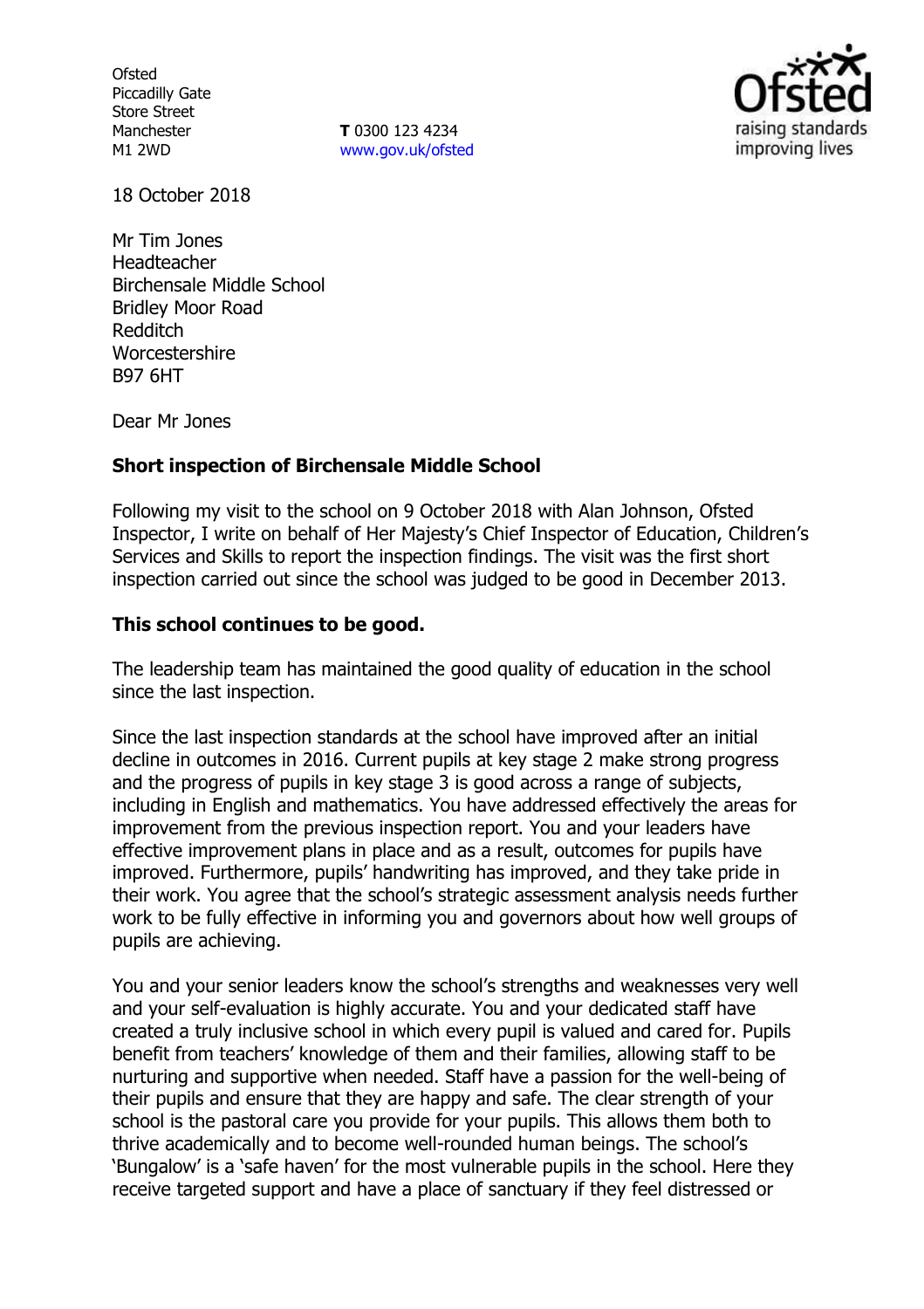

upset. Pupils speak very highly of the Bungalow and the support they receive when needed.

The leadership of the school's safeguarding and pastoral care in the Bungalow is exceptional. Leaders involve the families of vulnerable pupils and/or engage with hard to reach families in targeted sessions and courses to support them. For example, during the time of the inspection, inspectors visited a course run in the Bungalow for parents on how best to support their children through puberty. The course was attended well, and parents speak very highly of all the support on offer. Your work with the school's most vulnerable pupils is excellent. In a short time at your school, they overcome some of their barriers to learning and, equally if not more importantly, their social issues. For example, during the time of the inspection a vulnerable pupil brought a sandwich to an inspector who was observing lunchtime in the dining hall, because the pupil thought that the inspector had forgotten her lunch. Just one example of the many overwhelming and positive interactions inspectors had while visiting your school.

Pupils sit benchmarking exams upon entry to your school and then again annually to gauge their progress. This is complemented by regular and appropriate assessments throughout the school year in each subject. Work is moderated and checked within learning areas, allowing middle leaders and teachers to spot when pupils fall behind. However, this vast amount of information is then not collated and presented in a format that informs you and your governors about the performance pupil groups, for example. Senior leaders analyse all information and take too long to have a clear overview of how well pupils, and especially pupil groups, are performing. As a result, leaders are not able to inform governors quickly and effectively of how well pupil groups are achieving. This practice of strategically tracking and analysing information is not yet as effective as it could be.

The school's programme to improve pupils' reading ability is highly effective. The library is used effectively before and after school, and pupils benefit from daily reading lessons. The school's dog 'Dotty' effectively supports the most reluctant or weakest readers to make progress in reading. They read with and to Dotty and take care in their reading and comprehension to ensure that Dotty understands the content of the material read. Pupils enjoy reading and do so during social times, for example in the school's dining hall at lunchtime. As a result, pupils' outcomes in reading are strong.

Governors are passionate about their school. The governing body consists of members who have wide-ranging expertise and fulfil their statutory duties with diligence. However, they are not fully aware of the published information about pupil groups. This is partly due to leaders' analysis of assessment information and because they rely too heavily on leaders to present and analyse information for them. Plans are in place to provide further training for governors.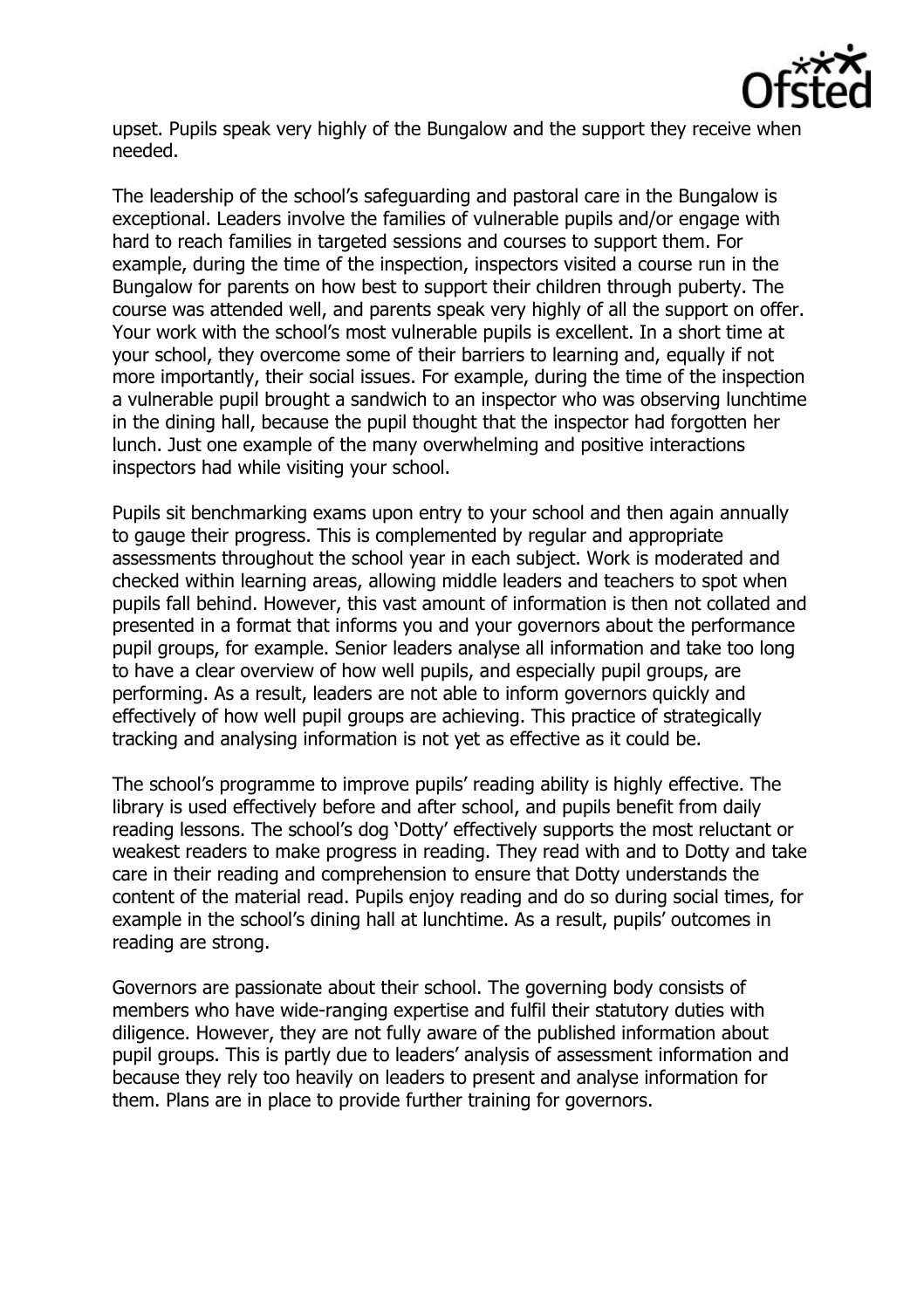

## **Safeguarding is effective.**

You have ensured that all staff are aware of their responsibility to be vigilant on safeguarding. The leadership team has ensured that all safeguarding arrangements are fit for purpose. There is a strong safeguarding culture across the school. Staff have regular and focused child protection training paired with regular updates so that they are aware of pertinent issues, including local and new priorities such as child sexual exploitation. Consequently, staff fulfil their safeguarding responsibilities effectively. Staff are clear about who to refer any concerns on to and leaders deal with referrals diligently, drawing upon external agencies when the need arises.

Pupils are and feel safe at school. Those who spoke to inspectors expressed a sound understanding of ways to keep themselves safe, including from online dangers. Pupils are confident that staff would deal effectively with any bullying or other problems they might experience. Pupils are highly complimentary about the pastoral support that they receive when they need it. Pupils say that school is 'a happy and fun place to be'.

# **Inspection findings**

- Teaching is good. Leaders have an accurate view of the quality of teaching. This is because the monitoring of teachers' performance allows them to identify where additional support is needed or complementary training is required. Teachers say that the training they receive helps them to improve their teaching practice. Teaching is underpinned by strong relationships and a caring and conducive learning environment where pupils can thrive and behave impeccably. Teachers know their pupils well and assess regularly how well they are achieving. Work in pupils' books shows that the large majority make strong progress from their different starting points in a range of subjects, including in English and mathematics. At times, planning does not take full account of appropriate stretch and challenge tasks for the most able pupils. Tasks provided are often more of the same activities instead of broadening and deepening pupils' knowledge, skills and understanding. As a result, the more able pupils do not yet make the progress of which they are capable.
- You and your leaders have carefully designed the curriculum. It offers a broad range of subjects and is underpinned by out-of-lesson learning opportunities, be it through extra-curricular clubs, visits or excursions. You have balanced the curriculum well. For example, pupils in key stage 2 do not have a curriculum that is loaded too heavily with English and mathematics but offers a wide range of creative and academic subjects. You and your leaders believe that your school is 'not an exam factory but a happy learning environment with a range of subjects to engage every pupil'. Pupils' well-being is promoted very well through the curriculum, for instance in life skills lessons and through the many friendly and meaningful interactions staff and pupils have throughout the day. Your work to offer extended learning opportunities to more-able pupils is not as well developed. They do not yet benefit from activities that sufficiently broaden and deepen their learning outside of the classroom.